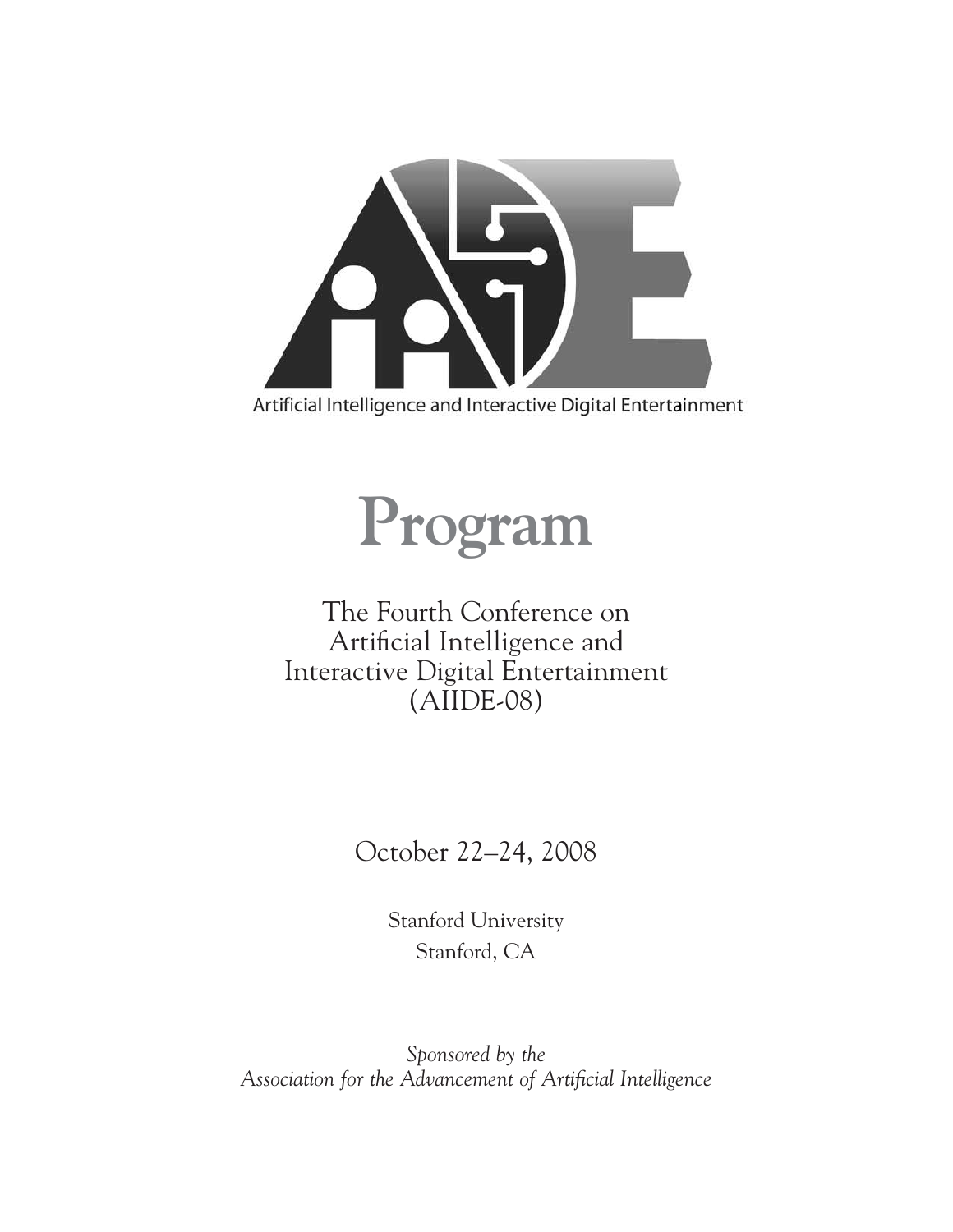### **Thanks to our Corporate Sponsors!**

Activision, Incorporated Digital Games Research Center, North Carolina State University

### **Acknowledgments**

The Association for the Advancement of Artificial Intelligence acknowledges and thanks the following individuals for their generous contributions of time and energy to the successful creation and planning of the Fourth Conference on Artificial Intelligence and Interactive Digital Entertainment.

*AIIDE-08 Conference Chair* Michael Mateas (University of California, Santa Cruz)

*AIIDE-08 Program Chair* Chris Darken (Naval Postgraduate School)

*Organizing Committee*

Ruth Aylett (Heriot-Watt University, UK), Kevin Dill (Rockstar New England), Richard Evans (Maxis), Ana Paiva (Technical University of Lisbon, Portugal), Michael Youngblood (University of North Carolina, Charlotte), Robert Zubek (Three Rings Design)

A complete listing of the AIIDE-08 Program Committee members appears in the conference proceedings.

### **Opening Reception**

The AIIDE-08 Opening Reception will be held Wednesday, October 22, 6:00 – 7:00 PM in the Red and Gold Lounge of the Stanford Faculty Club. Hors d'oeuvres will be served, and hosted beer, wine, and soft drinks will also be available. Admittance to the reception is free to AIIDE-08 registrants. A \$35.00 per person fee (\$10.00 for children) will be charged for spouses and other nontechnical conference registrants.

### **Poster / Demo Session**

The AIIDE-08 Poster / Demo Session will be held on Thursday, October 23, 4:00 – 6:00 PM, in the Black Community Center House. Light refreshments will be served. The complete program is available in the schedule that follows.

### **AIIDE-08 Technical Program**

Please note that the first day of the conference will be held in the Oak Lounge, Tresidder Union, and the second and third days will be held in the nearby Black Community Center House. Directions and a map are included in your registration materials.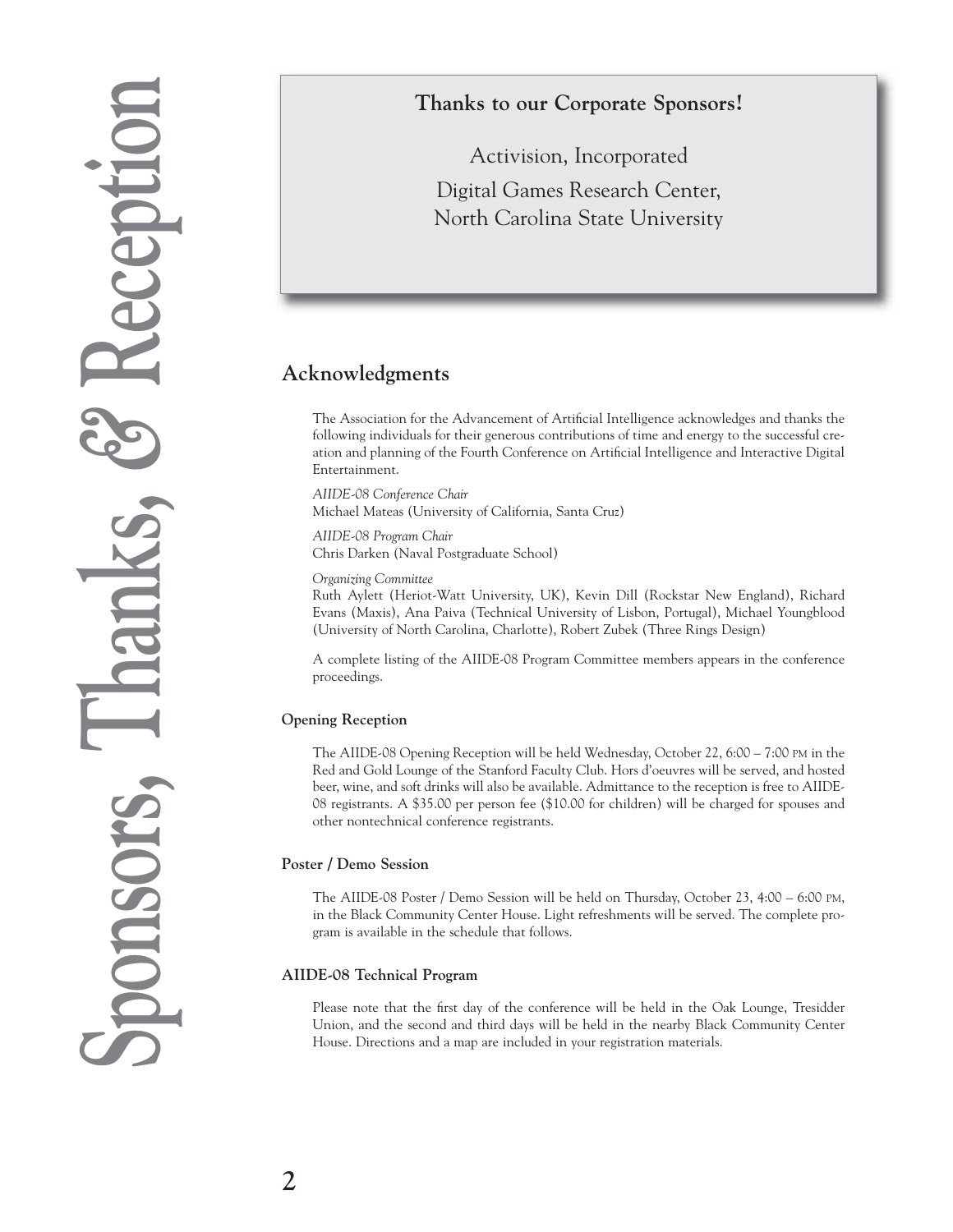### **Wednesday, October 22**

### *Sessions will be held in the Oak Lounge, Tresidder Union*

8:45 – 9:00 AM

### **Opening Session**

### Welcome and Introduction

*Michael Mateas (University of California Santa Cruz), AIIDE-08 Conference Chair Chris Darken (Naval Postgraduate School), AIIDE-08 Program Chair*

### 9:00 – 10:00 AM

### *Panel:* **Realistic Human Characters**

*Moderated by Chris Darken (Naval Postgraduate School). Panelists: Richard Evans (Maxis), Borut Pfeifer (EALA), and Michael Mateas (University of California, Santa Cruz)*

10:00 – 10:30 AM

Coffee Break

10:30 AM – 11:30 PM

### *Session:* **Applications of Reinforcement Learning** *Chair: Sven Koenig*

- Intelligent Trading Agents for Massively Multi-player Game Economies *John Reeder, Gita Sukthankar, M. Georgiopoulos (University of Central Florida); G. Anagnostopoulos (Florida Institute of Technology)*
- Learning to be a Bot: Reinforcement Learning in Shooter Games *Michelle McPartland, Marcus Gallagher (University of Queensland)*
- Agent Learning using Action-Dependent Learning Rates in Computer Role-Playing Games *Maria Cutumisu, Duane Szafron, Michael Bowling, Richard S. Sutton (University of Alberta)*

### 11:30 AM – 12:30 PM

### *Session:* **Singular Techniques**

*Chair: Vadim Bulitko*

Combining Model-Based Meta-Reasoning and Reinforcement Learning for Adapting Game-Playing Agents

*Patrick Ulam, Joshua Jones, Ashok Goel (Georgia Institute of Technology)*

- Lightweight Procedural Animation with Believable Physical Interactions *Ian Horswill (Northwestern University)*
- TAP: An Effective Personality Representation for Inter-Agent Adaptation in Games *Chek Tien Tan, Ho-lun Cheng (National University of Singapore)*

12:30 – 2:00 PM

Lunch Break

2:00 – 3:00 PM

### *Session:* **Planning for Actions, Story, and Design**

*Chair: Duane Szafron*

- Offline Planning with Hierarchical Task Networks in Video Games *John-Paul Kelly (Australian National University); Adi Botea (NICTA and Australian National University); Sven Koenig (University of Southern California)*
- Simulation-Based Story Generation with a Theory of Mind *Hsueh-Min Chang (National Tsing Hua University); Von-Wun Soo (National University of Kaohsiung)*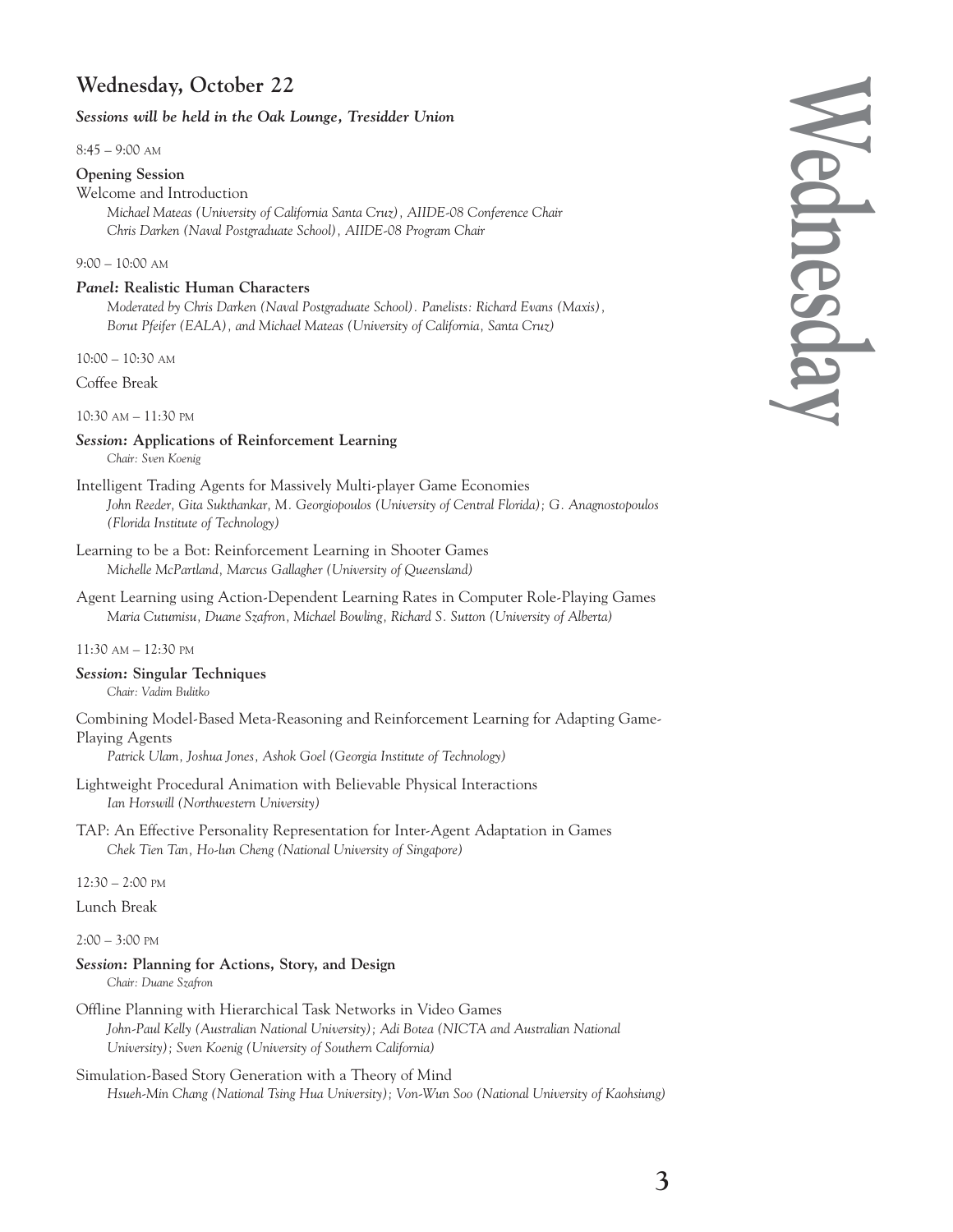# **Wednesday**

### Automatic Generation of Game Level Solutions as Storyboards

*David Pizzi, Marc Cavazza (University of Teesside); Alex Whittaker (Eidos – Beautiful Games Studios); Jean-Luc Lugrin (University of Teesside)*

3:00 – 4:00 PM

### *Session:* **Social Intelligence** *Chair: Ian Horswill*

Modeling Culturally and Emotionally Affected Behavior *Vadim Bulitko (University of Alberta); Steven Solomon, Jonathan Gratch (USC Institute for Creative Technologies); Michael van Lent (Soar Technology, Inc.)*

Otello: A Next-Generation Reputation System for Humans and NPCs *(Industry Submission) Michael Sellers (Online Alchemy, Inc.)*

Modeling the Dynamics of Non-Player Characters' Social Relations in Video Games *Magalie Ochs, Nicolas Sabouret, Vincent Corruble (Université Pierre & Marie Curie)*

4:00 – 4:30 PM

Coffee Break

4:30 – 5:30 PM

### *Invited Talk*

Experiments in Musical Intelligence

*David Cope (University of California at Santa Cruz)*

David Cope will explain why he created his computer program Experiments in Musical Intelligence, how this program works, why he created over 6,000 music compositions using Experiments in Musical Intelligence, and why he no longer composes using this software. The program will include a musical Turing test, a composed-on-the-spot computer composition, and the world premiere of a new work.

6:00 – 7:00 PM

**AIIDE-08 Opening Reception**

*Stanford Faculty Club*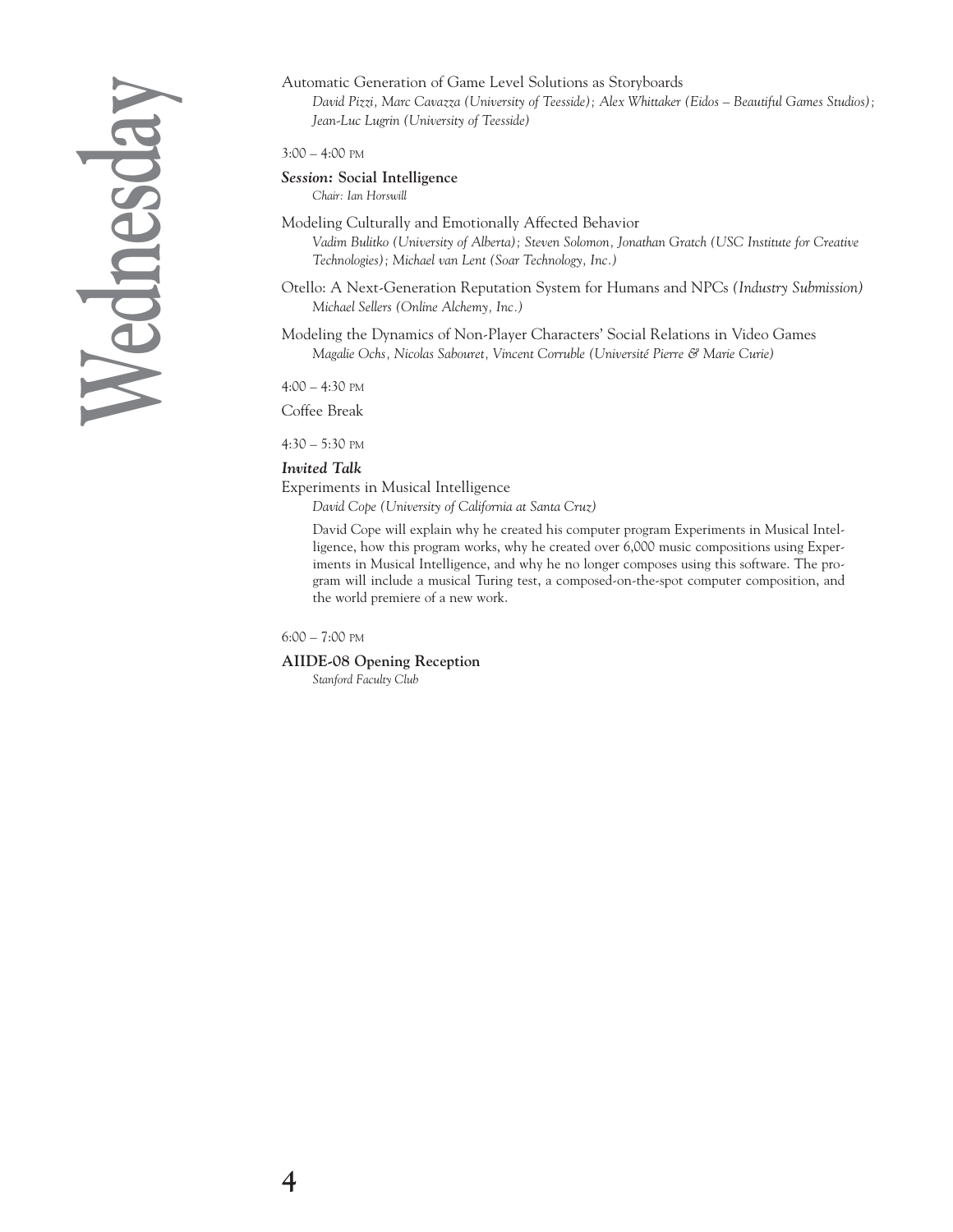### **Thursday, October 23**

### *Sessions will be held in the Stanford Black Community Center*

9:00 – 10:00 AM

### *Invited Talk*

The AI of Spore

*Eric Grundstrom (Electronic Arts/Maxis)*

Spore is a game that takes the player on an epic journey, leading the gamer through a story with five distinct phases — Cell, Creature, Tribe, Civilization, and Space. Each phase has different game play and placed unique demands on the game AI. The approach to developing the various AI systems was heavily influenced by certain aspects of the game design. In particular, nonplayer characters do not follow the same game rules as the player. Instead, the NPCs are designed to fill specific roles in the player experience. Developing an asymmetric, player-facing AI is a different way of thinking about AI, and has the potential for wider application in games. In most video games the player has a unique role to play, so it only makes sense to acknowledge and embrace that fact when designing an interesting environment and compelling interactions for the gamer.

10:00 – 10:30 AM

Coffee Break

10:30 – 11:30 AM

*Session:* **Stochastic and Evolutionary Approaches**

*Chair: Pieter Spronck*

- Stochastic Plan Optimization in Real-Time Strategy Games *Andrew Trusty, Santiago Ontañón, Ashwin Ram (Georgia Institute of Technology)*
- Constructing Complex NPC Behavior via Multi-Objective Neuroevolution *Jacob Schrum, Risto Miikkulainen (University of Texas at Austin)*
- Effects of Communication on the Evolution of Squad Behaviours *Darren Doherty, Colm O'Riordan (National University of Ireland Galway)*

11:30 AM – 12:30 PM

*Session:* **Hierarchical Models for Behavior and Plot** *Chair: Michael Youngblood*

Implementation Walkthrough of a Homegrown "Abstract State Machine" Style System in a Commercial Sports Game *(Industry Submission) Brian Schwab*

Dynamic Expansion of Behaviour Trees

*Gonzalo Flórez-Puga, Marco Gómez-Martín, Belén Díaz-Agudo, Pedro A. González-Calero (Universidad Complutense de Madrid)*

Hierarchical Petri Nets for Story Plots Featuring Virtual Humans *Daniel Balaš, Cyril Brom, Adam Abonyi, Jakub Gemrot (Charles University in Prague)*

12:30 – 2:00 PM

Lunch Break

2:00 – 3:00 PM

- *Session:* **Robustness and New Capabilities from Reasoning** *Chair: Bill Ferguson*
- Explicit Knowledge Programming for Computer Games *Andreas Witzel, Jonathan Zvesper (University of Amsterdam); Ethan Kennerly (University of Southern California)*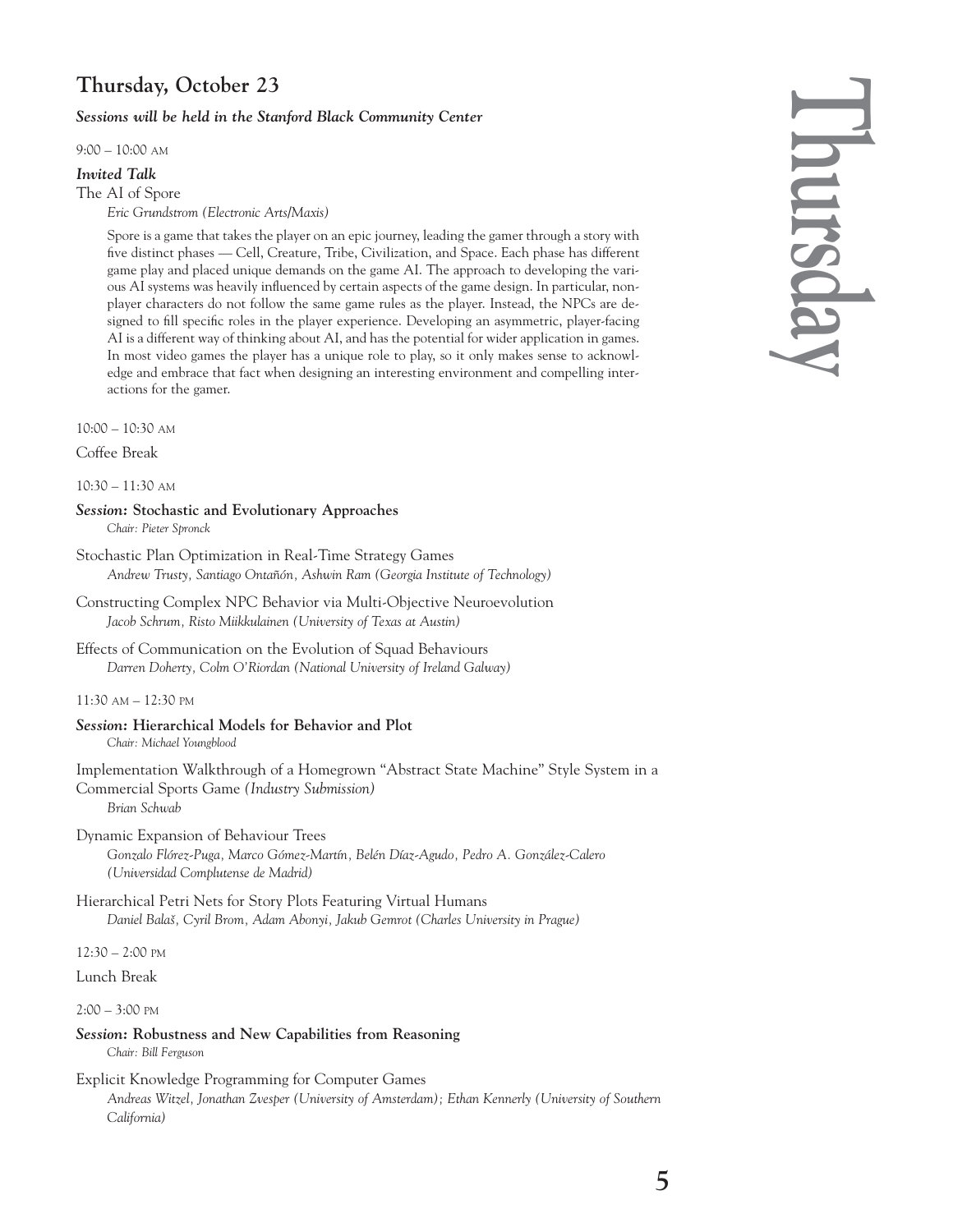## **Thursday**

Logical Agents for Language and Action *Martin Magnusson, Patrick Doherty (Linköping University)*

Recombinable Game Mechanics for Automated Design Support *Mark J. Nelson (Georgia Tech); Michael Mateas (University of California, Santa Cruz)*

3:00 – 4:00 PM

Coffee Break

4:00 – 6:00 PM

### **AIIDE-08 Poster and Demonstration Program**

### *AIIDE-08 Posters*

Adaptive Spatial Reasoning for Turn-based Strategy Games *Maurice Bergsma, Pieter Spronck (Tilburg University)*

Automatically Generating Summary Visualizations from Game Logs *Yun-Gyung Cheong (Samsung Electronics, Co., LTD); Arnav Jhala, Byung-Chull Bae, R. Michael Young (North Carolina State University)*

Automatically-generated Convex Region Decomposition for Real-time Spatial Agent Navigation in Virtual Worlds

*D. Hunter Hale, G. Michael Youngblood, Priyesh N. Dixit (University of North Carolina at Charlotte)*

Cerberus: Applying Supervised and Reinforcement Learning Techniques to Capture the Flag Games

*Ahmed S. Hefny, Ayat A. Hatem, Mahmoud M. Shalaby, Amir F. Atiya (Cairo University)*

Direction Maps for Cooperative Pathfinding *M. Renee Jansen, Nathan R. Sturtevant (University of Alberta)*

Agent Architecture in Social Games - The Implementation of Subsumption Architecture in Diplomacy

*Aleksander Krzywinski, Weiqin Chen, Arne Helgesen (University of Bergen)*

A Framework for the Semi-Automatic Testing of Video Games *Alfredo Nantes, Ross Brown, Frederic Maire (Queensland University of Technology)*

Integrating Story-Centric and Character-Centric Processes for Authoring Interactive Drama *Mei Si, Stacy C. Marsella (University of Southern California); Mark O. Riedl (Georgia Institute of Technology)*

An Intelligent IDE for Behavior Authoring in Real-Time Strategy Games *Suhas Virmani, Yatin Kanetkar, Manish Mehta, Santiago Ontañón, Ashwin Ram (Georgia Institute of Technology)*

### *AIIDE-08 Demonstrations*

Monte-Carlo Tree Search: A New Framework for Game AI

*Guillaume Chaslot, Sander Bakkes, Istvan Szita, Pieter Spronck (Universiteit Maastricht)*

Classic approaches to game AI require either a high quality of domain knowledge, or a long time to generate effective AI behavior. These two characteristics hamper the goal of establishing challenging game AI. In this demonstration, we put forward Monte-Carlo Tree Search as a novel, unified framework to game AI. In the framework, randomized explorations of the search space are used to predict the most promising game actions. We will demonstrate that Monte-Carlo Tree Search can be applied effectively to classic board-games, modern boardgames, and video games.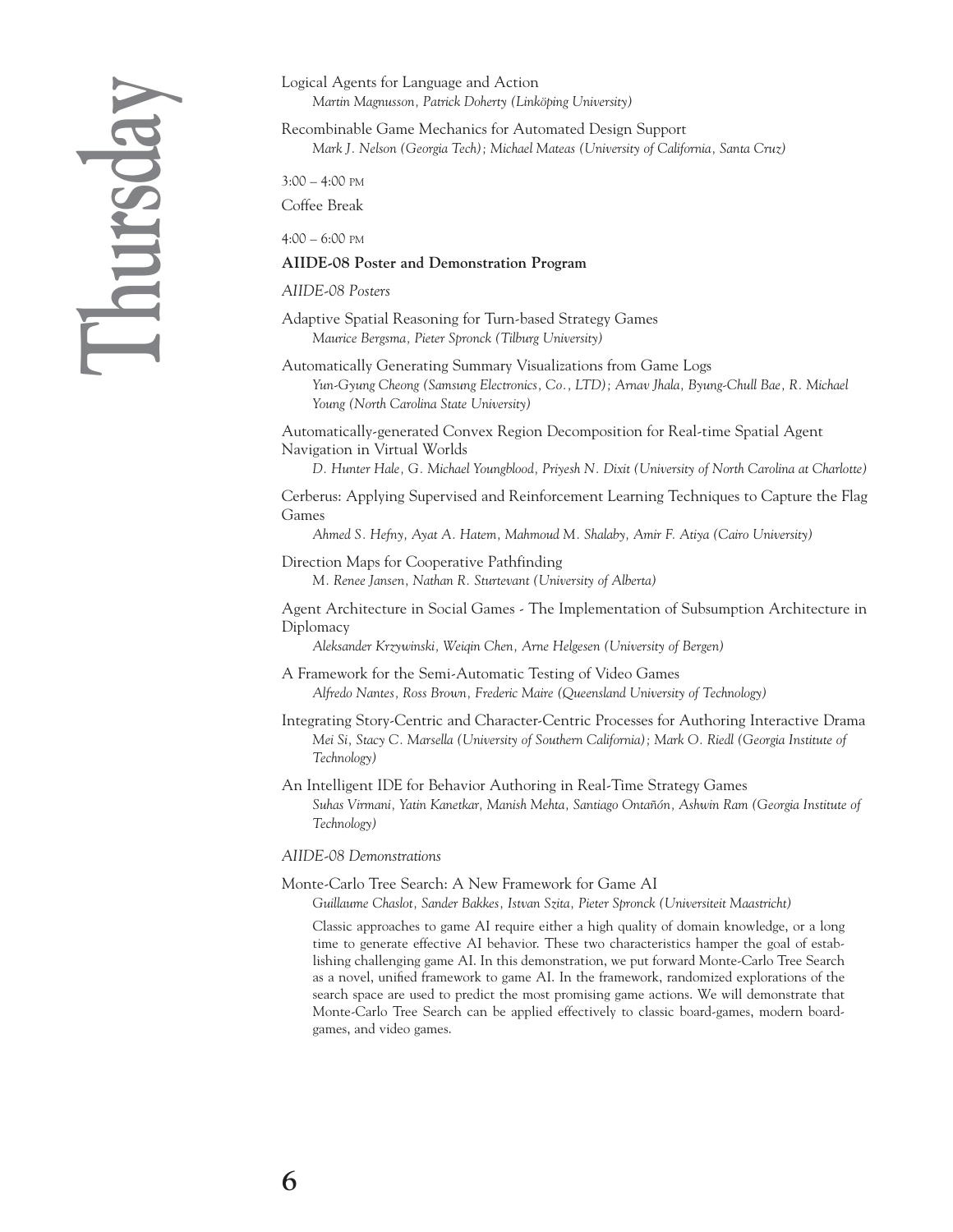A Demonstration of Agent Learning with Action-Dependent Learning Rates in Computer Role-Playing Games

*Maria Cutumisu, Duane Szafron (University of Alberta)*

We demonstrate combat scenarios between two NPCs in the *Neverwinter Nights* (NWN) game in which an NPC uses a new learning algorithm ALeRT (action-dependent learning rates with trends) and the other NPC uses a static strategy (NWN default and optimal) or a dynamic strategy (dynamic scripting). We implemented the ALeRT algorithm in NWScript, a scripting language used by NWN, with the goal to improve the behaviors of game agents. We show how our agent learns and adapts to changes in the environment.

### OpenNERO: A Game Platform for AI Research and Education

*Igor V. Karpov (University of Texas at Austin), John Sheblak (Retro Studios), Risto Miikkulainen (University of Texas at Austin)*

OpenNERO is an open source game platform designed for game AI research. The software package combines features commonly available in modern game engines (such as 3D graphics, physics simulation, 3D audio rendering, networked play, and a powerful scripting interface) with an easy to use API and tools for defining machine learning tasks, environments, and agents. Flexibility and ease of use of the system is demonstrated by following the process of creating a machine learning game from scratch. The scalability of the platform is tested through the implementation of the existing NERO machine learning game using the new tools.

### Integrating Drama Management into an Adventure Game

*Anne Sullivan, Sherol Chen, Michael Mateas (University of California, Santa Cruz)*

Often, video game designers must choose between creating a linear experience, and designing an open world with many different story lines that fail to form a tightly crafted narrative arc. A drama manager (DM) can provide a solution to this dilemma. A DM monitors an interactive experience, such as a computer game, and intervenes to shape the global experience so that it satisfies the author's expressive goals without decreasing a player's interactive agency. In this demonstration we present the first integration of declarative optimization-based drama management (DODM) into an adventure-style dungeon game called EMPath.

### IDtension — Highly Interactive Drama

*Nicolas Szilas (University of Geneva)*

IDtension is an interactive drama project initiated ten years ago. It provides long term solutions to the problem of combining narrativity and interactivity. The demonstration consists of a playable text-based interactive drama called *The Mutiny.* The user is given many possibilities of meaningful narrative actions (around 100 in the middle of the story), which are fully interpreted by the narrative engine to generate story events on the fly. IDtension is based on a narrative-centered goal structure, second order narrative predicates and a model of the user. Actions are selected according to an innovative history-based interface.

### PaSSAGE: A Demonstration of Player Modeling in Interactive Storytelling

*David Thue, Vadim Bulitko, Marcia Spetch (University of Alberta)*

This demonstration presents PaSSAGE (player-specific stories via automatically generated events), an AI system that uses player modeling to dynamically select the content of an interactive story. Through player modeling, PaSSAGE provides game designers with the opportunity to delay some of their design decisions to run-time, allowing further refinement based on an automatically learned model of its current player's preferences. The hands-on component of this demonstration allows players to interact with a PaSSAGE-created story while simultaneously observing its inner workings on a secondary screen.

### Difficulty Scaling through Incongruity

*Giel van Lankveld, Pieter Spronck (Tilburg University); Matthias Rauterberg (Eindhoven University of Technology)*

In this demonstration we discuss our work on using the incongruity measure from psychological literature to scale the difficulty level of a game online to the capabilities of the human player. Our approach has been implemented in a small game called *Glove.*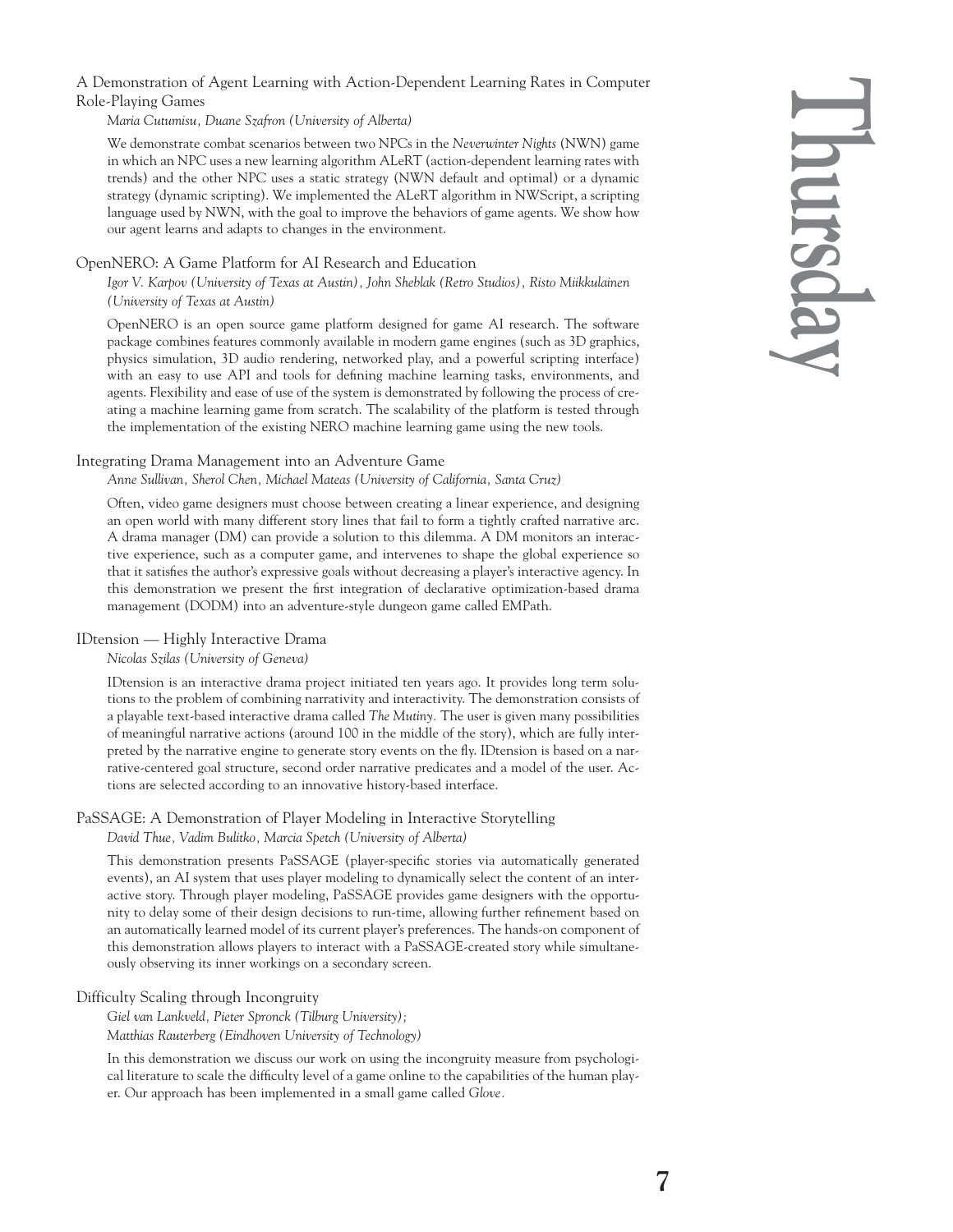### **Friday, October 25**

### *Sessions will be held in the Stanford Black Community Center*

9:00 – 10:00 AM

*Invited Talk*

Halo 3 Objective Trees: A Declarative Approach to Multiagent Coordination *Damián Isla (Bungie Studios)*

Encounters in Halo 3 are complex systems with many moving parts. Creating these systems and scripting the movements and tactical decision-making of the many agents that make them up — is a tough problem. Not only do those many agents need to act tactically "smart," their movements and decisions also need to tell the story of the encounter, and provide a fun experience for the player. And of course, the tools for creating these systems need to lie firmly in the hands of the designers. In this talk Isla will introduce Objective Trees, the encounterscripting technique devised for Halo 3. He will discuss the general problem of encounter design and describe the development of the Objective Tree system, as well as delve into the core decision-making algorithm behind it all. Finally, he will discuss in broad terms what Objective Trees — and other declarative authoring paradigms — might mean for game AI.

10:00 – 10:30 AM

Coffee Break

10:30 – 11:30 AM

### *Session:* **Unconventional Pathfinding Applications and Approaches** *Chair: Nathan Sturtevant*

Navigating Detailed Worlds with a Complex, Physically Driven Locomotion: NPC Skateboarder AI in EA's *skate (Industry Submission) Mark Wesley (EA Black Box)*

The Rise of Potential Fields in Real Time Strategy Bots *Johan Hagelbäck, Stefan J. Johansson (Blekinge Institute of Technology)*

A Cover-Based Approach to Multi-Agent Moving Target Pursuit *Alejandro Isaza, Jieshan Lu, Vadim Bulitko, Russell Greiner (University of Alberta)*

### 11:30 AM – 12:10 PM

### *Session:* **Towards Better Language-Using Characters** *Chair: Robert Zubeck*

Talking with NPCs: Towards Dynamic Generation of Discourse Structures *Christina R. Strong, Michael Mateas (University of California, Santa Cruz)*

Learning and Playing in Wubble World *Wesley Kerr, Paul Cohen, Yu-Han Chang (USC Information Sciences Institute)*

12:10 – 1:30 PM

Lunch Break

1:30 – 2:30 PM

### *Invited Talk*

The Past, Present, and Future of Game AI

*Steve Rabin (Nintendo of America/Digipen Institute of Technology)*

Game AI has progressed at a steady pace since the early days when we were being chased by Blinky, Pinky, Inky, and Clyde. As we stroll through game history, game AI has continued to cheat, steal and slowly progress. Where is it headed and what challenges should we be working on? Rabin will bring a unique perspective from his time as a game AI programmer, over a decade at Nintendo, as editor of roughly 250 game AI articles in the *AI Game Programming Wisdom* series, and as an instructor of game AI at DigiPen.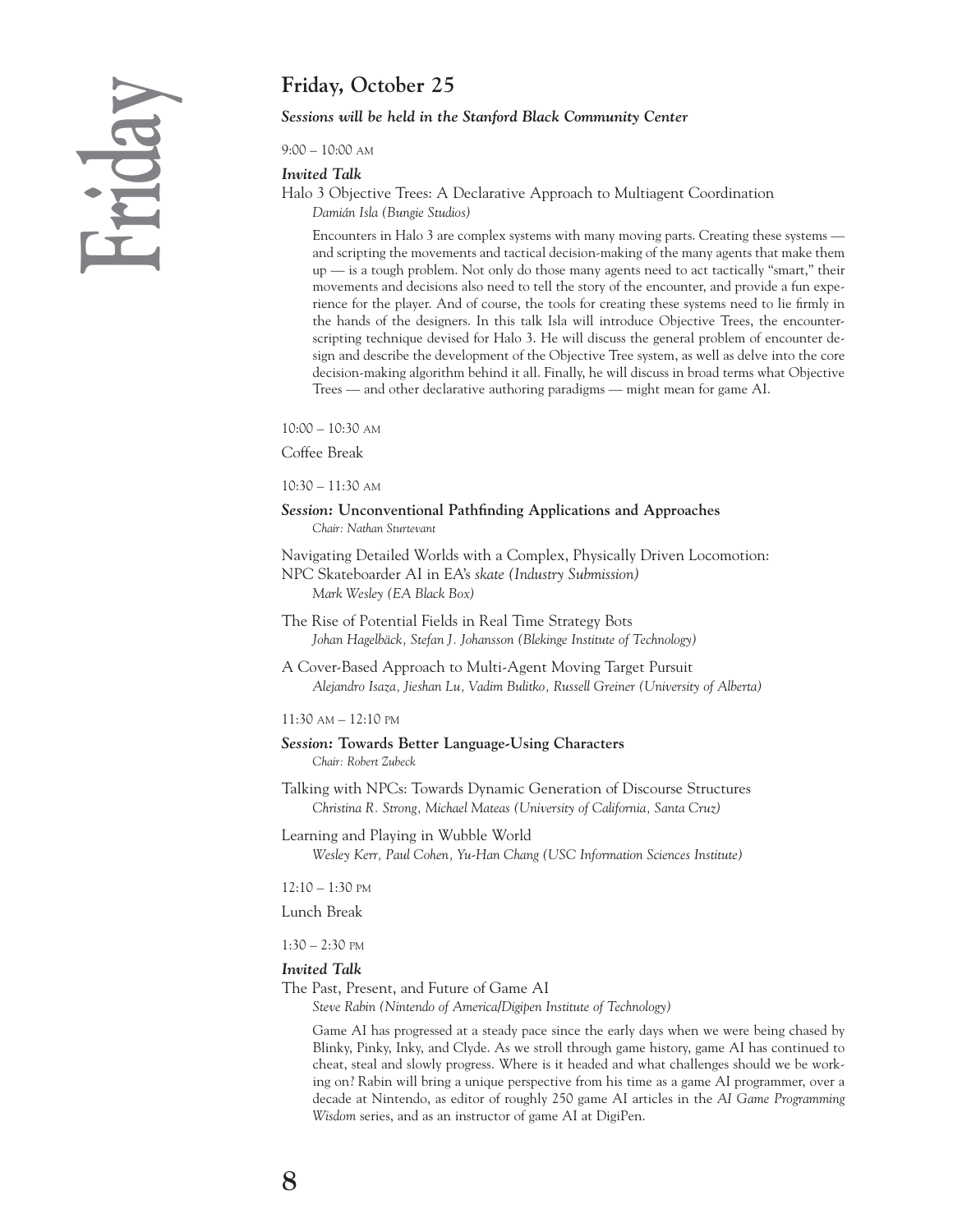### $2:30 - 3:30$  PM

### *Invited Talk*

Performing Intent

*Doug Church and Borut Pfeifer (Electronic Arts)*

In attempting to create high fidelity, believable human characters that can interact with a player more meaningful ways, we run into many problems revolving around an agent's inability to manage the many levels of decision making coordinating mind and body. Humanlike agents must be able to effectively manage what would be both conscious and subconscious performance on the part of a real person. Current research and production methods of building AI characters are often oriented towards abstractly simulating intelligence, and not offering dramatic interaction possibilities — when we apply these methods towards this goal we run into communication problems conveying an agent's intent to a player because of the complexity of layers of behavior and performance (as well as scalability problems). This talk will look at some of the less addressed problem areas in the research while suggesting possible directions to push forward on this goal, based on Church and Pfeifer's experience at EA working on one of the Spielberg game projects.

3:30 – 3:45 PM

### **Closing Remarks**

*Michael Mateas, Conference Chair, and Chris Darken, Program Chair*

3:45 – 4:45 PM

**AIIDE 2009 Planning Meeting**

### **You May be Interested in ...**

*AI and Interactive Entertainment I: Papers from the AAAI Spring Symposium* Wolff Dobson, Program Chair Technical Report SS-00-02. ISBN 1-57735-108-8. 86 pp., \$30.00

*AI and Interactive Entertainment II: Papers from the AAAI Spring Symposium* John Laird and Michael van Lent, Program Cochairs Technical Report SS-01-02. ISBN 1-57735-130-4. 92 pp., \$30.00

*AI and Interactive Entertainment III: Papers from the AAAI Spring Symposium* Ken Forbus and Magy Seif El-Nasr, Program Cochairs Technical Report SS-02-01. ISBN 1-57735-146-0. 112 pp., \$30.00

*Artificial Intelligence and Computer Games: Papers from the AAAI Spring Symposium* Daniel Dobson and Ken Forbus, Program Cochairs Technical Report SS-99-02. ISBN 1-57735-074-x. 85 pp., \$30.00

*Challenges in Game Artificial Intelligence: Papers from the AAAI Workshop* Dan Fu, Stottler Henke, and Jeff Orkin, Program Cochairs Technical Report WS-04-04. ISBN 1-57735-205-x. 154 pp., \$30.00

A limited number of copies of these reports are available at www.aaai.org/Press/Reports.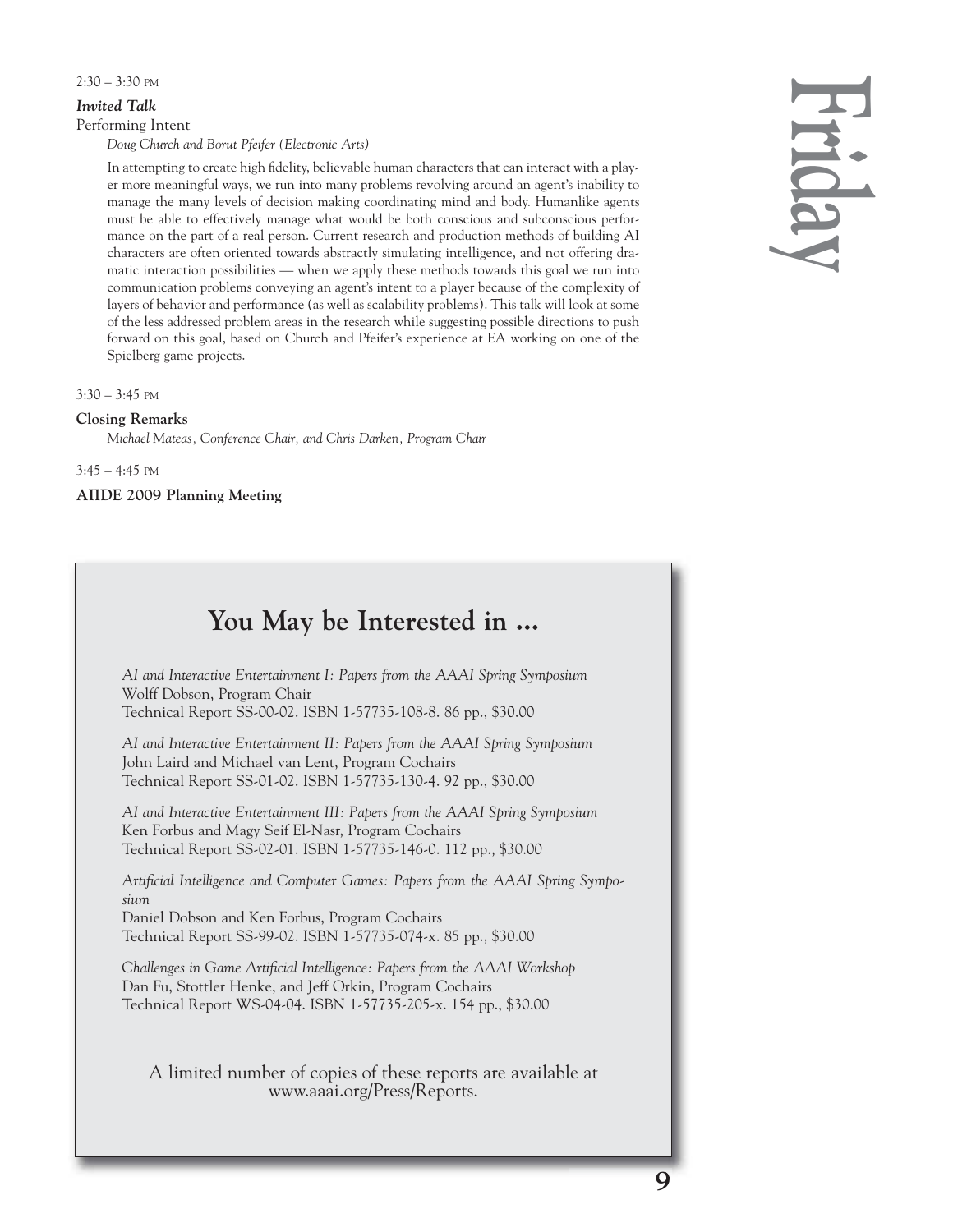### **General Information**

### **Banking**

Wells Fargo Bank is located on 459 Lagunita Drive in the Tresidder Building. It is open 8:00 AM – 5:00 PM, Monday through Friday.

A Bank of America ATM machine is located in Tresidder Building, Room 214.

### **Business Centers**

The following business center is located in Palo Alto:

Kinkos/FedEx 249 South California Avenue Palo Alto, CA 94306 650-328-3381 Fax: 650-328-7518 E-mail: usa5101@fedexkinkos.com

### **Internet Access**

Please note that there will be no internet room organized by the conference. For those people with their own laptop computers, complimentary high-speed internet access will be available to AIIDE-08 registrants in Tresidder Union and the Black Community Center. Details about how to take advantage of this offer will be available at the onsite registration desk.

### **Shipping**

AAAI is not responsible for packing, loading, or shipping of any materials. Stanford will not accommodate storage space, nor will they accept shipments to the university. Shipping services are available at the following locations:

Fedex Self-Service Express Stanford University Encina Hall Building

Kinkos/FedEx 249 South California Avenue Palo Alto, CA 94306 650-328-3381 Fax: 650.328-7518 E-mail: usa5101@fedexkinkos.com

UPS Drop Box Main Quad, Stanford University Corner, Serra Street and Palm Drive Palo Alto, CA 94305

UPS Authorized Shipping Outlet Longs Mailing Center #575 855 El Camino Real, Palo Alto CA 94301 650-322-2150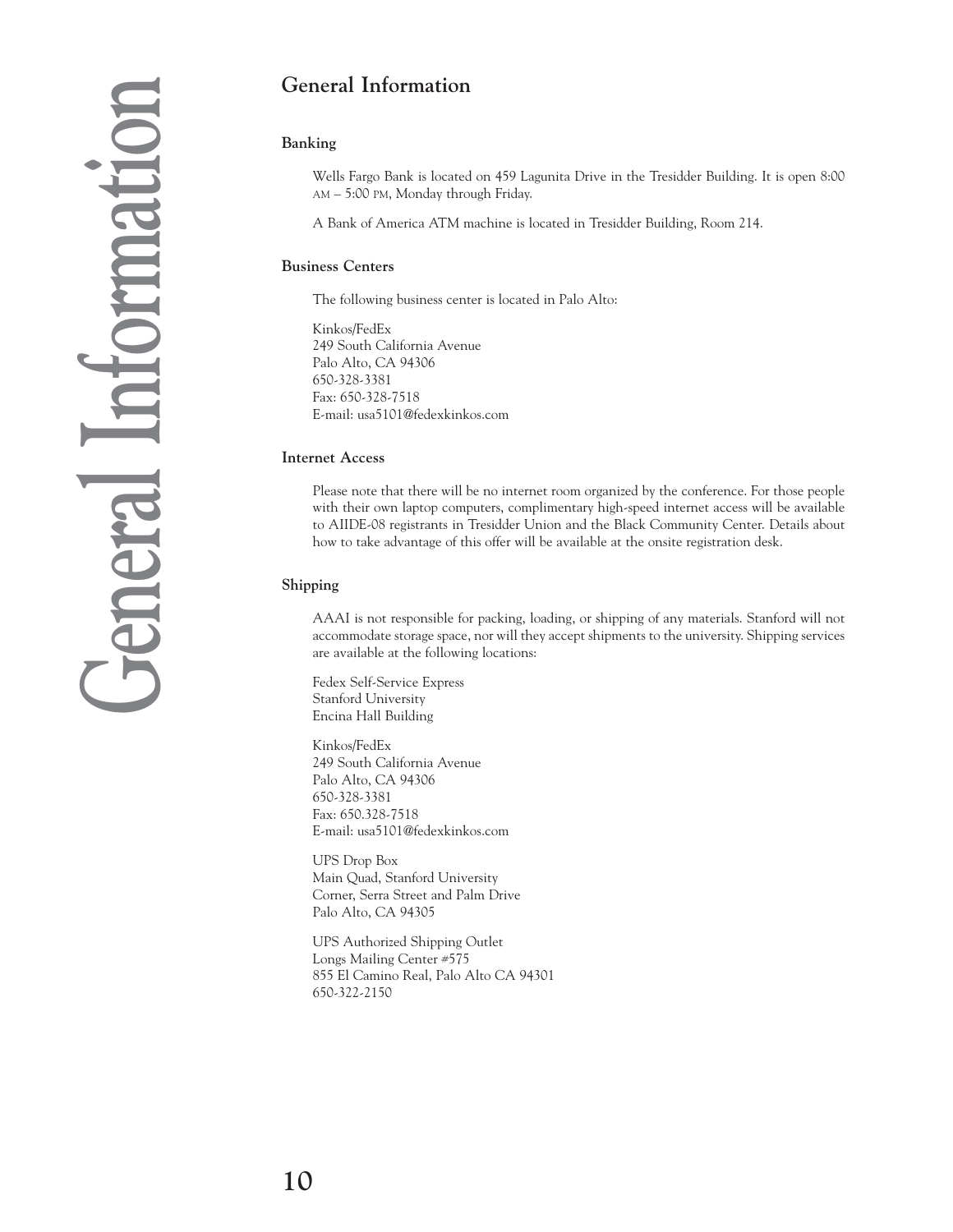### **Disclaimer**

In offering Stanford University, the Creekside Inn, the Sheraton Palo Alto, and the Stanford Terrace Inn (hereinafter referred to as "Suppliers") and all other service providers for the AI-IDE-08 Conference, the Association for the Advancement of Artificial Intelligence acts only in the capacity of agent for the Suppliers, which are the providers of hotel rooms and transportation. Because the Association for the Advancement of Artificial Intelligence has no control over the personnel, equipment or operations of providers of accommodations or other services included as part of the AIIDE-08 program, AAAI assumes no responsibility for and will not be liable for any personal delay, inconveniences or other damage suffered by conference participants which may arise by reason of (1) any wrongful or negligent acts or omissions on the part of any Supplier or its employees, (2) any defect in or failure of any vehicle, equipment or instrumentality owned, operated or otherwise used by any Supplier, or (3) any wrongful or negligent acts or omissions on the part of any other party not under the control, direct or otherwise, of AAAI.